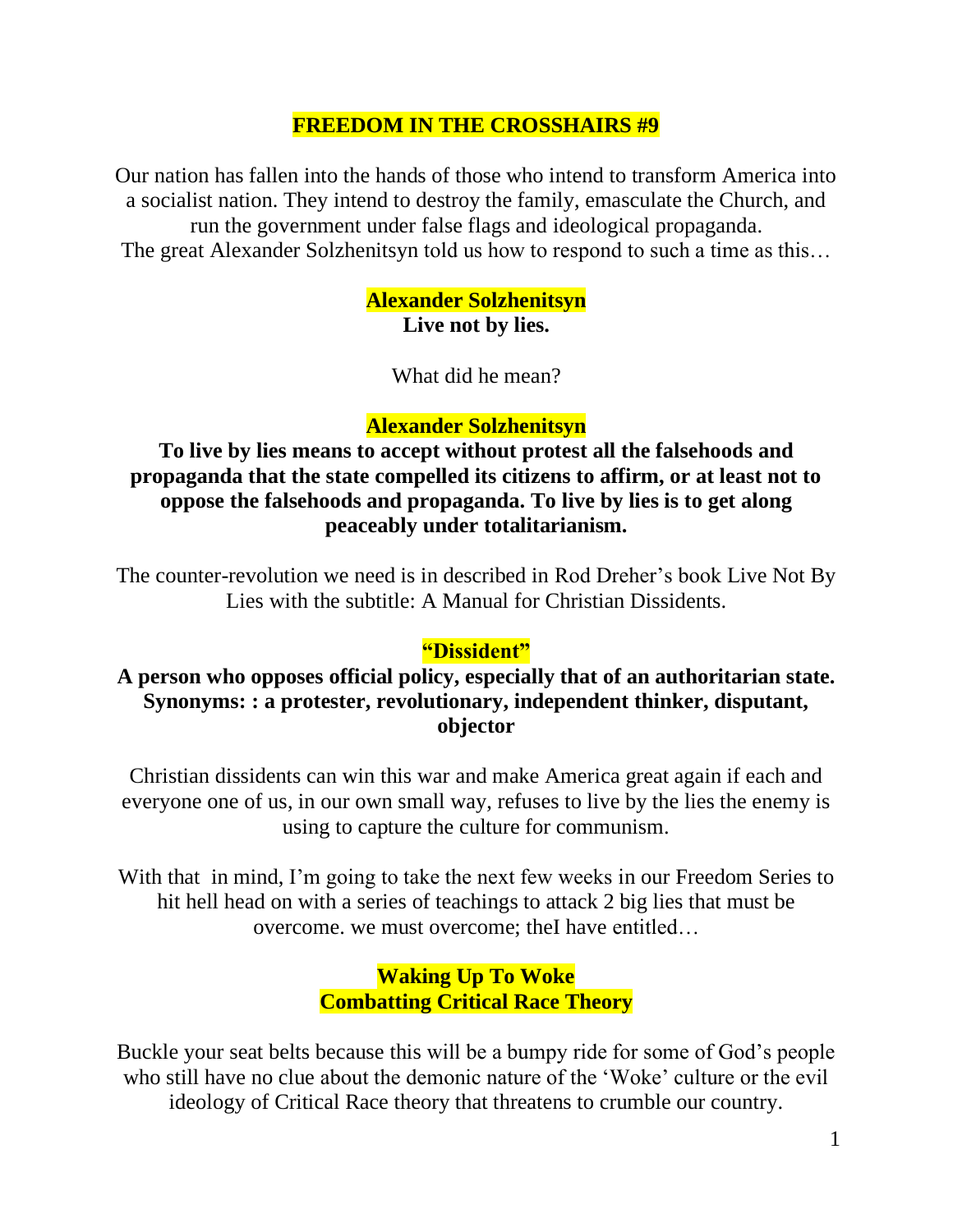The stakes are high. Pastor Voddie Baucham is not exaggerating when he warns…

# **Pastor Voddie Baucham**

#### **"The current cultural moment is precarious. The United States is on the verge of a race war, if not a complete cultural meltdown."**

The cure for this 'current cultural moment' is a Christian Church that knows the truth that makes us free.

## **John 8:32**

## **You shall know the truth and the truth will make you free.**

It's time for the Church to obey these 2 commands from the Apostle Paul:

# **Ephesians 5:11-12**

**And have no fellowship with the unfruitful works of darkness, but rather expose them.**

# **Ephesians 5:12-14**

## **For it is shameful even to speak of those things which are done by them in secret. But all things that are exposed are made manifest by the light, for whatever makes manifest is light. Therefore. He says: "Awake, you who sleep, arise from the dead, and Christ will give you light."**

Notice that God's cure for 'woke' is 'Awake'! Christ will give us light that exposes the works of darkness. *We are living in an hour when God is exposing the works done in darkness*!

# **Luke 12:1-3**

# **He began to say to His disciples first of all, "Beware of the leaven of the Pharisees, which is hypocrisy.**

Later they understood 'leaven' referred to the doctrine of the Pharisees. **For there is nothing covered that will not be revealed, nor hidden that will not be known. Therefore, whatever you have spoken in the dark will be heard in the light, and what you have spoken in the ear in inner rooms will be proclaimed on the housetops.** 

In Matthew's gospel, Jesus tells us to take the truth He gives in private and preach it from the housetops…without fear!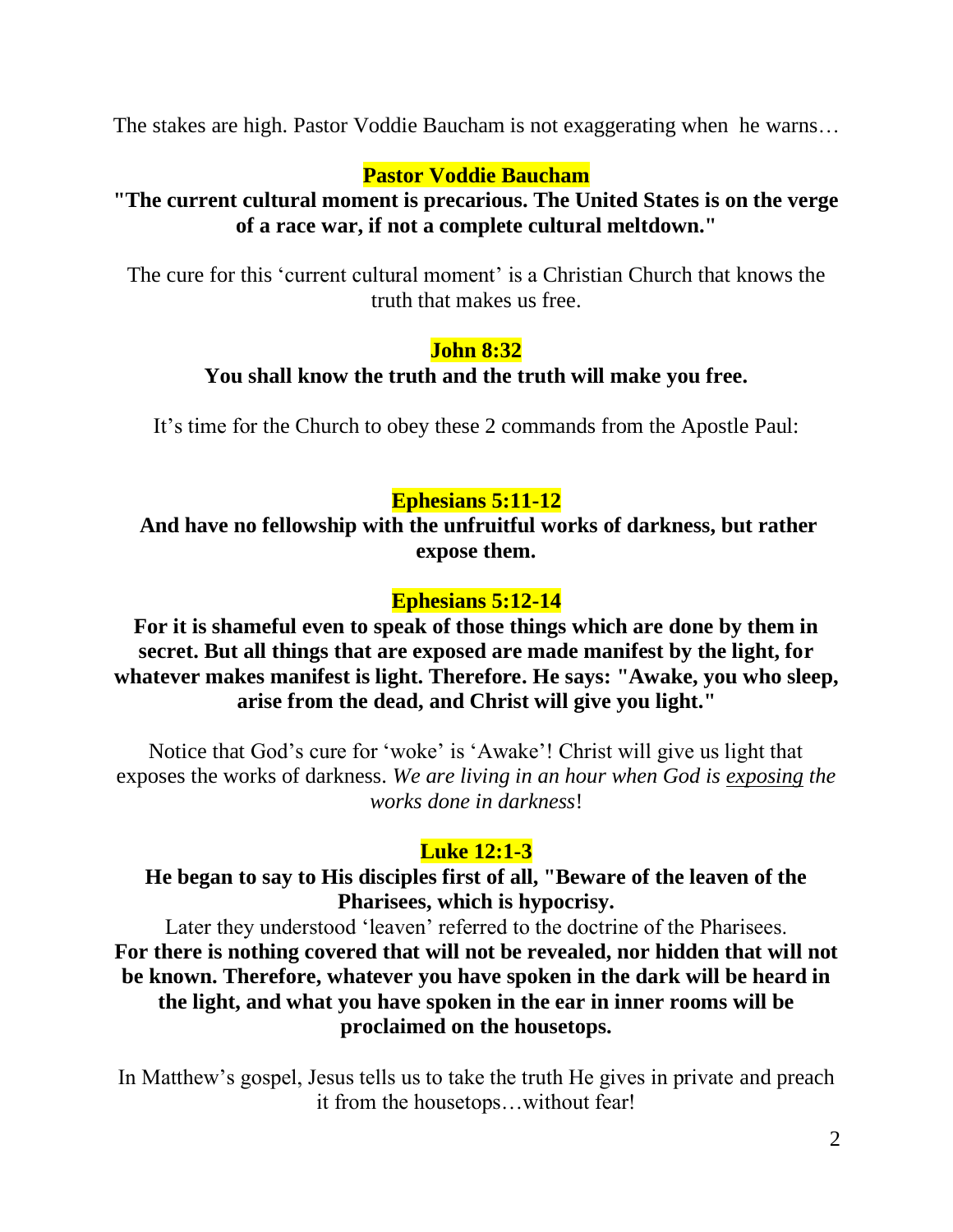#### **Matthew 10:27-28**

**"Whatever I tell you in the dark, speak in the light; and what you hear in the ear, preach on the housetops. And do not fear those who kill the body but cannot kill the soul. But rather fear Him who is able to destroy both soul and body in hell.**

I can't read this without thinking about how it applies to our own day and how He calls us to speak the truth in the face of all threats.

The Apostle Peter said it this way:

#### **1 Peter 3:13-14**

**And who is he who will harm you if you become followers of what is good? But even if you should suffer for righteousness' sake, you are blessed. "And do not be afraid of their threats, nor be troubled."** 

#### **1 Peter 3:15-16**

**But sanctify the Lord God in your hearts, and always be ready to give a defense to everyone who asks you a reason for the hope that is in you, with meekness and fear; having a good conscience, that when they defame you as evildoers, those who revile your good conduct in Christ may be ashamed.** 

**I. What Does It Mean to Be 'Woke'?**

#### **A. Definitions**

1. The word 'woke' has a new meaning today. It used to be a verb. (I 'woke' up). Now it's an adjective!

#### **Woke**

#### **Woke was officially added into the Oxford English Dictionary as an adjective in June 2017. The dictionary originally defined it as 'well-informed, up-todate'. Now it chiefly means 'alert to racial or social discrimination and injustice'.**

a. I spend a lot of time in my teaching on definitions. Words matter! b. The meaning of words is changing so fast these days that the online Urban Dictionary of for slang words and phrases has 7 million definitions and is adding 2,000 new entries being added every day!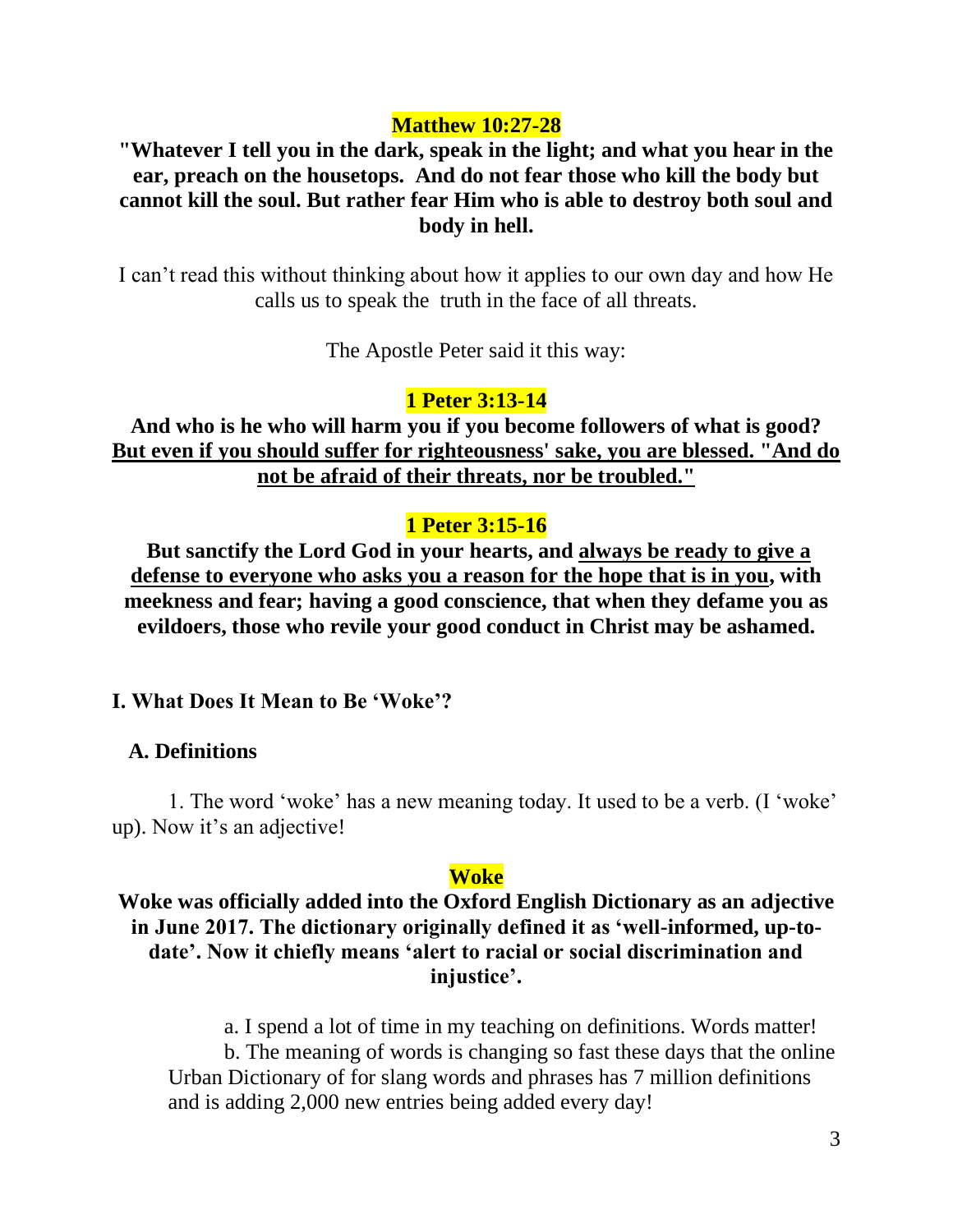# **Urban Dictionary**

# **Being woke means being aware… knowing what's going on in the community related to racism and social injustice.**

c. Individuals and corporations that are 'woke' claim to have a perceived awareness of issues that concern social justice and racial justice.

2. What 'wokeness' really means is a a perverted view of the world where everything is seen through the lenses of 'race'. Some social commentators have recognized that the woke movement has become something of a new religion.

# **Cultural Marxism, Center for Renewing America, 5/12/21**

**What began decades ago with the secularization of American society has evolved, paradoxically, into a new state religion: Wokeness. Those who reject its teachings—identity politics, an ethic of grievance, and explicit racism now represent America's counterculture. The left is now the ruling class, and it aims to use its newfound power to crush all dissent.**

a. Rock singer Tai Bachman agrees:

## **Tai Bachmann**

**Woke is now our state religion in a country that constitutionally and for good reason is not supposed to have a state religion.**

## **Roger L. Simon**

**Wokism is more than a state religion. It is a mass psychosis similar to many that have arisen throughout history when the masses followed leaders who, in their zeal or self-interest, took them to disastrous ends. This psychosis has a political dimension with the capability of changing a society, which it has already done.** 

3. God's people need to wake up to wokeness as a competing religion…and it ain't Christian!

**Cynical Theories, Helen Pluckrose and James Lindsay**

**'Woke' Americans, or those who describe themselves as Social Justice Warriors, should know they're actually members of a cult.**

 **B. The Woke Cult of Social Justice Warriors**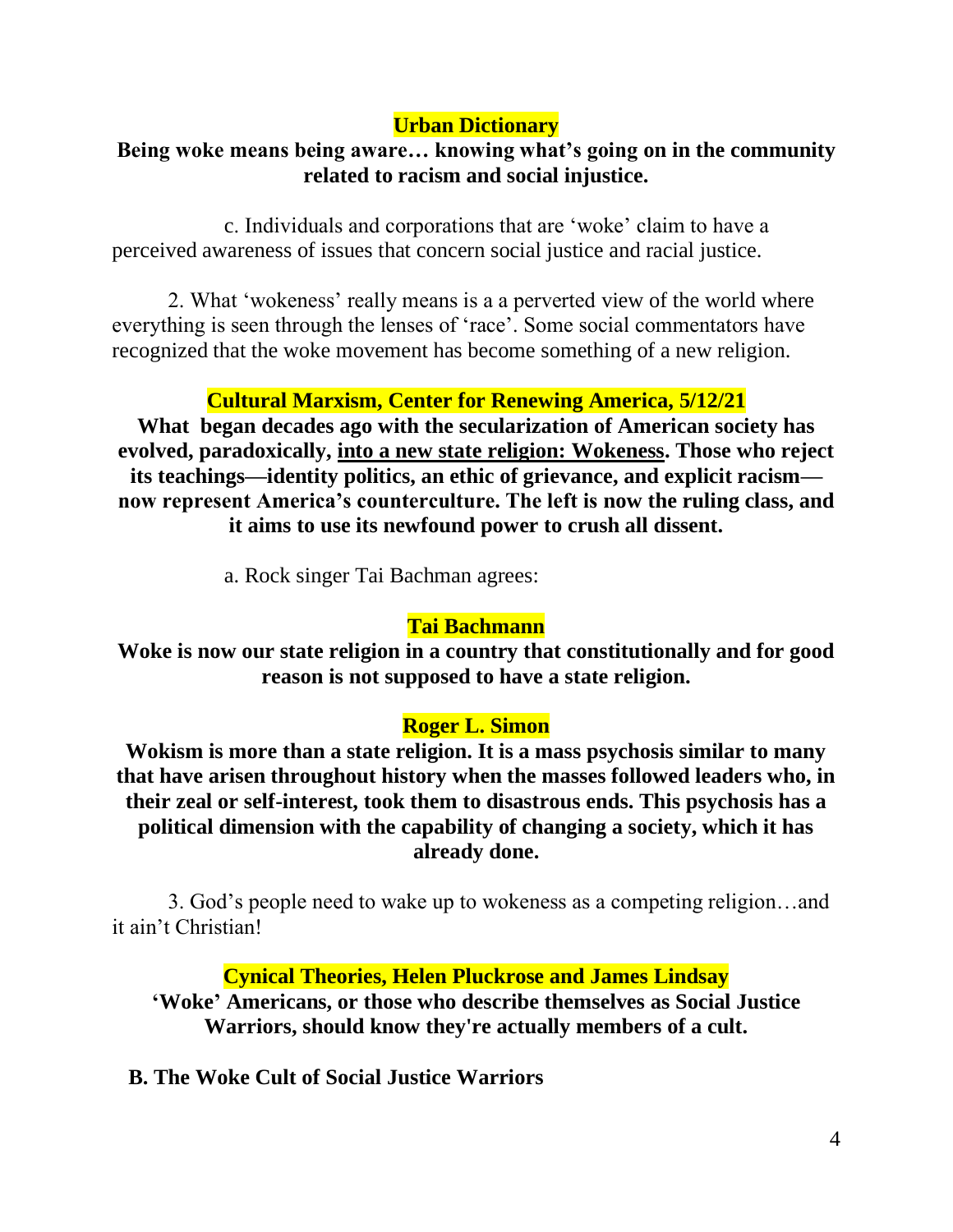## **1. Woke is a cult; a kind of counterfeit Christianity that has its own set of foundational doctrines.**

2. For example, 'woke' has its own doctrine of 'original sin'.

**a. In Christianity, 'original sin' refers to the sin of Adam and Eve** in the Garden of Eden; a crime that systemically contaminated the entire human race; for the 'Woke Cult', according to the so-called '1619 Project', original sin refers to the introduction of slavery to America in 1619, a crime that systemically poisoned us as a nation and rendered us hopelessly contaminated with racism!

# **b. In Christianity, the doctrine of 'depravity' refers to the effects**

**of 'original sin'** and how we are hopelessly separated from God unless God saves us. In the 'Woke Cult', 'depravity' refers to the effects of the white man's 'original sin' of slavery, a sin that leaves white people hopelessly contaminated by it.

c. In Christianity, people cannot be cleansed from their sin without help from God; in the 'Woke Cult', white people cannot be cleansed from their racism because of their 'whiteness'.

# **Voddie Baucham The Fundamentals of Wokeness**

- **Racism is** *normal*
- **Racism is** *systemic* **White people are** *incapable* **of change**

3. In the church of 'wokeness' there is no way to win if you are white.

a. For example, white people who claim they are not racists do so because of what woke, white author Robin DiAngelo calls 'white fragility'. She wrote a book about it.

# **Robin DiAngelo in "White Fragility"**

**White fragility is the defensive response by a white person when their whiteness is highlighted or mentioned, or their racial worldview is challenged, whether this response is conscious or otherwise.**

b. Notice the last phrase: 'whether this response is conscious or otherwise'.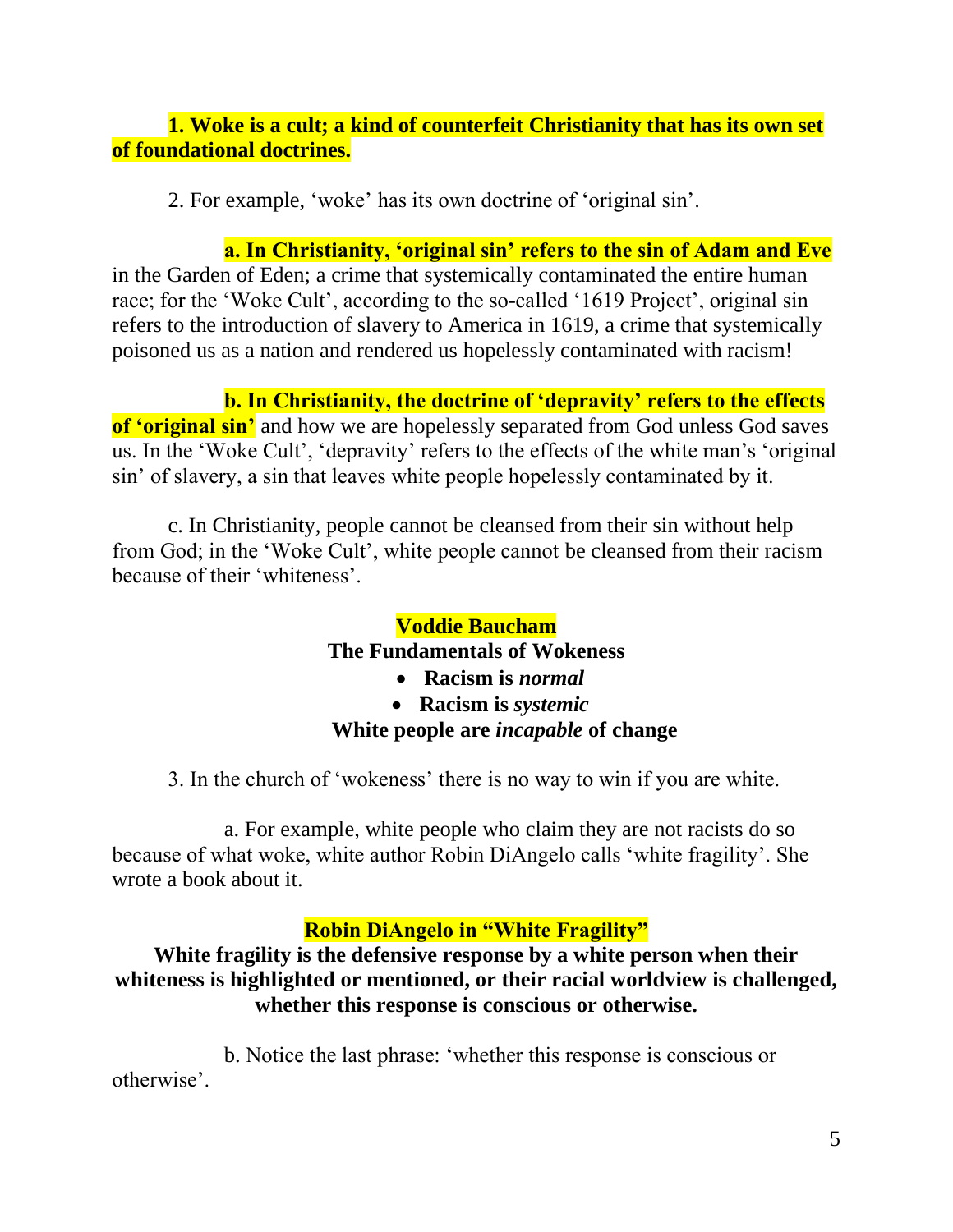c. In other words, if you are white, you are a racist whether you know it or not.

#### **The Christian Post 2/8/21**

#### **Woke ideology is built upon the idea that every individual is either racist or anti-racist. Any reasons one provides to prove he is not a racist is used as evidence for his alleged racism.**

4. In Christianity, you are a sinner whether you know it or not. But at least in Christianity you can confess you're a sinner and receive forgiveness; but in the Woke Cult, there is no redemption for being white.

#### **a. Wokeness says, You only deny you're a racist because of your 'white fragility' and you are not 'woke'.**

b. On the other hand, if you admit you're a racist then you are also a 'white supremacist'.

c. In Christianity, when a sinner repents they receive forgiveness; in the 'Woke Cult' you can repent of your whiteness but you can never be forgiven for it.

5. In Christianity we are taught to hate our sins. In the Woke Cult we are taught to hate our whiteness.

a. If you don't know how to do that, you can pay \$60,000 a year to send your child to Brandeis University in Waltham, Massachusetts, where Assistant Dean Kate Slater will teach them how…

## **Kate Slater, Assistant Dean of Brandeis University**

## **Yes, all White people are racist in that all White people have been conditioned in a society where one's racial identity determines life experiences/outcomes and Whiteness is the norm and the default. And that includes me! I don't hate White people. I hate Whiteness.**

6. This is a perfect picture of what our colleges and universities, (including some Christian institutions are teaching the next generation right now. It is a new religion with a new definition of what's wrong with the world.

## **The Bottom Line**

**In Christianity, the source of all that is wrong in the world is sin. In the Woke Cult, the source of all that is wrong in the world is racism.**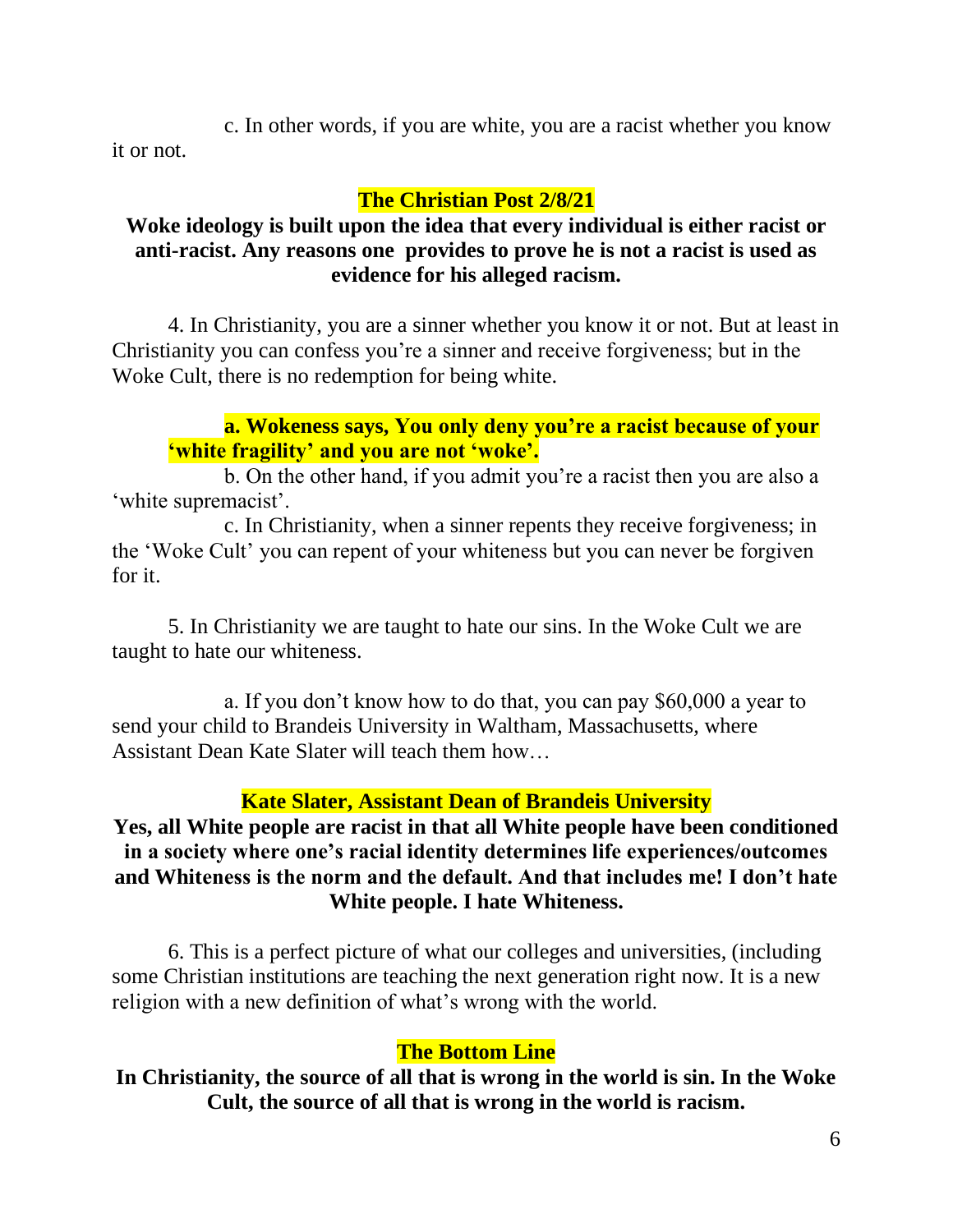7. One more point; the Woke Cult (state church) not only has a doctrine of original sin and a doctrine of depravity, it has its own version of excommunication for those who refuse to believe what they're selling.

## **C. Cancel Culture is the Woke Cult Version of Excommunication**

1. The New Testament Christian church is commanded to excommunicate unrepentant sinners and doctrinal heretics and refuse them a place of fellowship in the church. *Excommunication in the church of Woke is 'cancel culture'*, defined by Roger L. Simon, writing in the Epoch Times..,

#### **Roger L. Simon**

**In case you missed it, 'cancel culture' is the term used by the self-anointed 'woke' for boycotting—essentially turning into non-persons and erasing from public life—people who have exhibited what they deem questionable behavior or written something untoward on social media.**

2. The Church of Woke requires everyone to join and excommunicates all dissenters who refuse to go along.

#### **Roger L. Simon**

**An iron-fisted, ideologically extreme minority has our country under its thumb. Play along or face excommunication. This is stronger than anything in our history and is almost identical to what we have seen in totalitarian countries. It is a psychosis approaching mass hallucination.**

- a. Christians aren't the only ones in the cancel culture crosshairs:
- Ellen DeGeneres was nearly cancelled for hobnobbing with former President George Bush in October 2019
- Actor Vince Vaughan was targeted of a video shaking hands and chatting with President Donald Trump and his wife at a football game
- A Bernie Sanders campaign worker recently said that all who voted for Donald Trump should be sent to 'Reeducation Camps' the same way Stalin sent his enemies to the prison camps
- 3. The cancel culture is a cancer on our culture-and it's spreading.

**The Christian Post 2/8/21**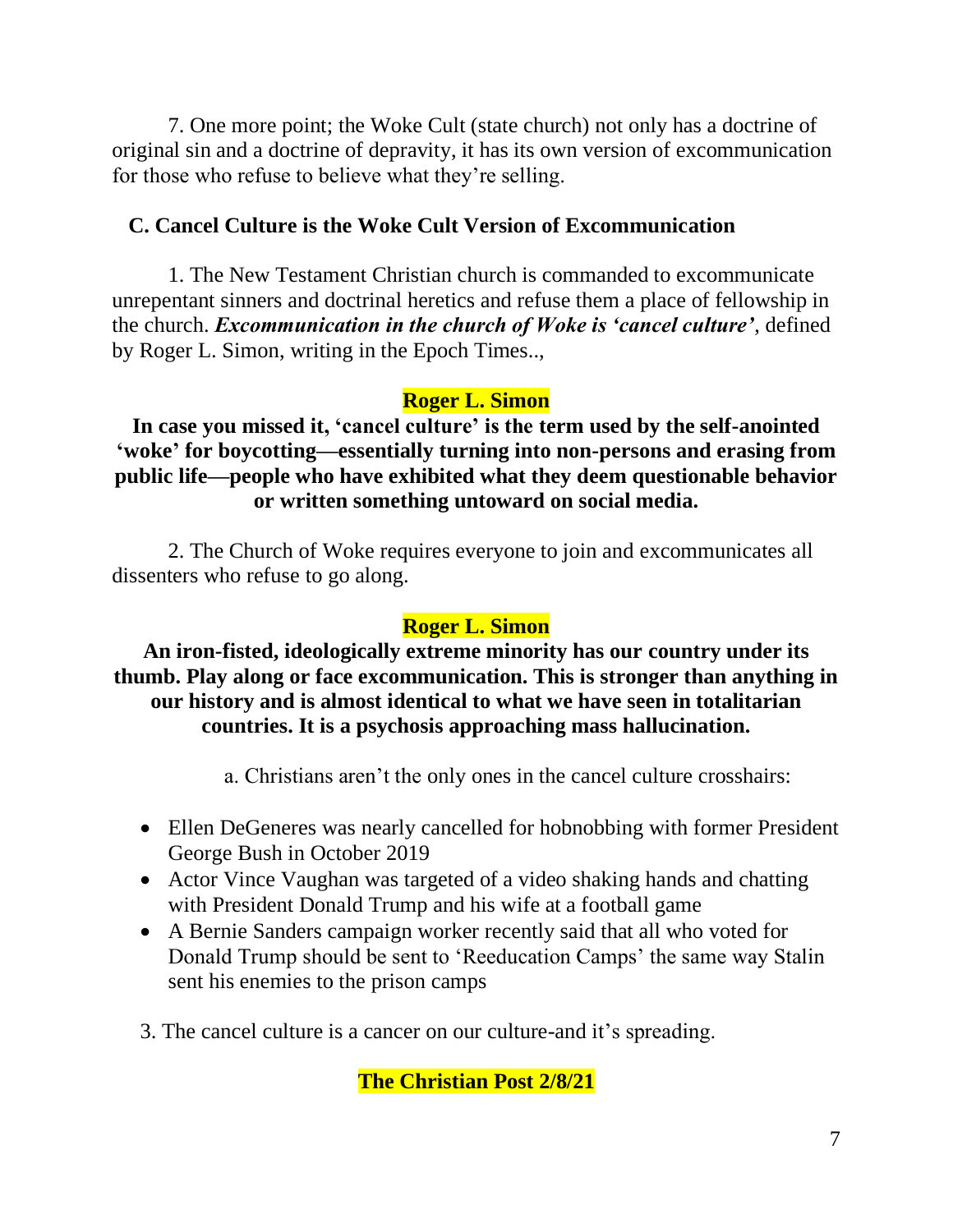#### **It seems as though 'wokeness' ideology is taking over our society with everyone from churches to schools to giant corporations seeing who can be the most 'woke'.**

4. It grieves me so many Christian pastors and churches and Christian schools are embracing the very woke culture that is aiming to destroy us.

#### **The Christian Post 2/8/21**

**Wokeness sees historic Christianity, and even things like logic and science, as oppressive, racist, and bigoted. Today's 'woke' culture is tearing our society apart and erecting barriers to people considering the true Gospel and the freedom it provides.**

5. How does Woke Culture build barriers to Christian salvation? Because the Woke cult sees man's problems as a race issue instead of a sin issue!

#### **The Christian Post 2/8/21**

#### **Woke ideas remove any personal responsibility and choice from individuals and place guilt on a collective group of people simply because of their skin color. This is the epitome of collectivist and racist thinking.**

6. In Christianity, I must take personal responsibility for my sins which are making me miserable; but in the Woke Church, I am miserable because of the sins of another people group, so the responsibility is on them.

7. Which leads to the question of…

#### **III. Close**

#### **A. Who Are the Real Racists?**

1. The age-old tactic of Marxist politics is captured by Adolf Hitler's diabolical Minister of Propaganda…

#### **Joseph Goebbels**

#### **Accuse the other side of that which you are guilty.**

a. Hitler was able to convince the German people that the Jewish race was the cause of the nation's problems and he exterminated 6 ½ million. In reality, Hitler was the racist.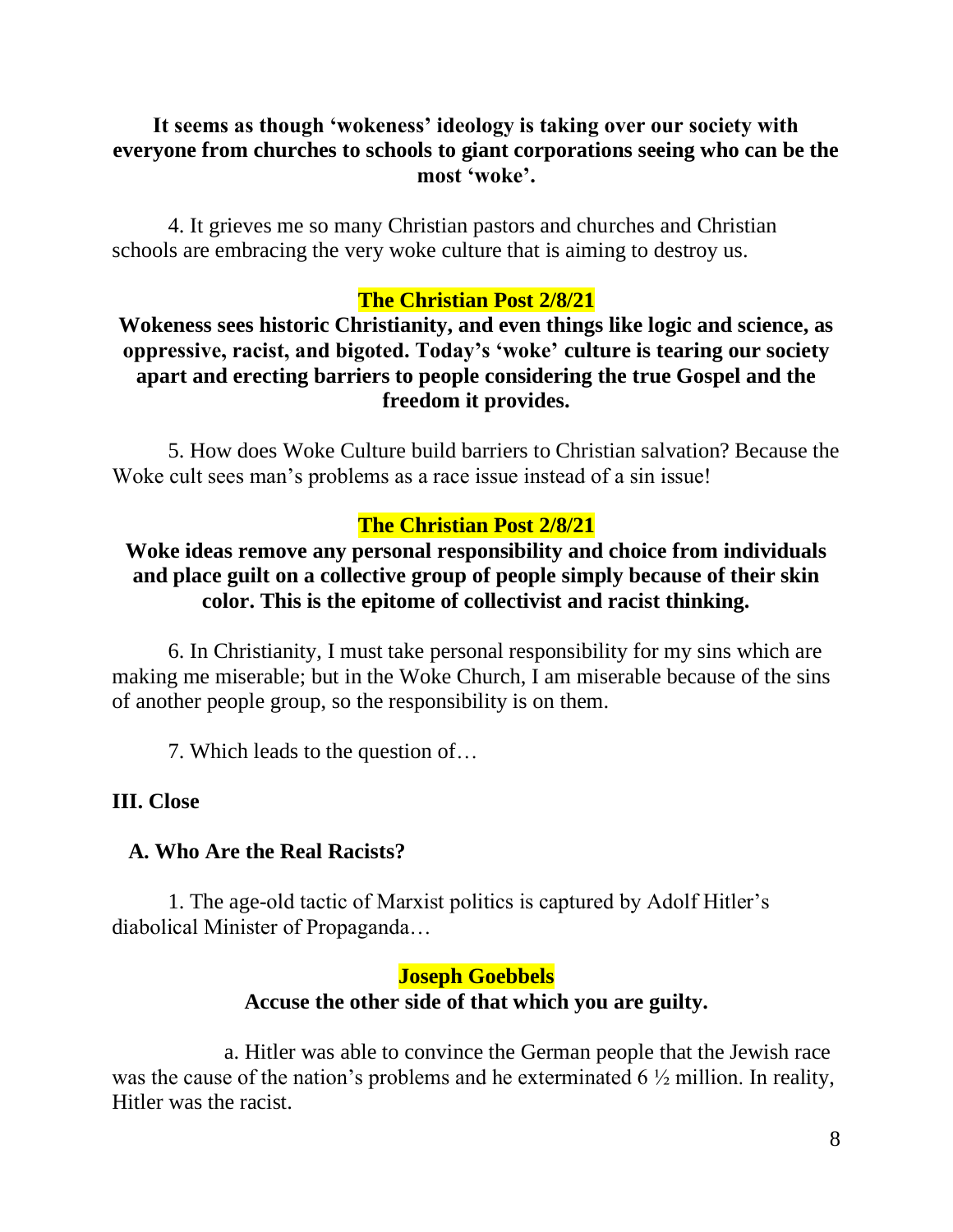b. The vast majority of the Woke culture are members of the political left. But…

#### **The Political Roots of Racism**

#### **Even a quick study of history will reveal that the roots of racism in American politics, (including the Ku Klux Klan), are found in the Democrat Party. It was a Republican President that freed the slaves. But how few know this today?**

2. We don't know because the Christian church has not been 'Awake' to 'Woke'!

#### **The Christian Post 2/8/21**

#### **The Church needs to summarily reject the major notions of 'wokeness' ideology, Critical Race Theory, 'white guilt' and 'white fragility'.**

3. We do not reject these things simply because they are wrong; we reject them because they are lies!

#### **B. What is God Doing Right Now?**

1. God is raising up His true church to 'live not by lies' and to expose the unfruitful works of darkness. How do we do that?

#### **Alexander Solzhenitsyn**

#### **We are not always called upon to step out into the square and shout out the truth—to say out loud what we think—but let us at least refuse to say what we do not think!**

2. Stop agreeing with the culture, especially in what we say out loud. But there's more…

#### **Rod Dreher**

**For Alexander Solzhenitsyn, a man who refuses to live by lies:**

- **Will not say, write, affirm, or distribute anything that distorts the truth**
	- **Will not go to a demonstration or or participate in a collective action unless he truly believes in the cause**
- **Will not take part in a meeting in which the discussion is forced and no one can speak the truth**